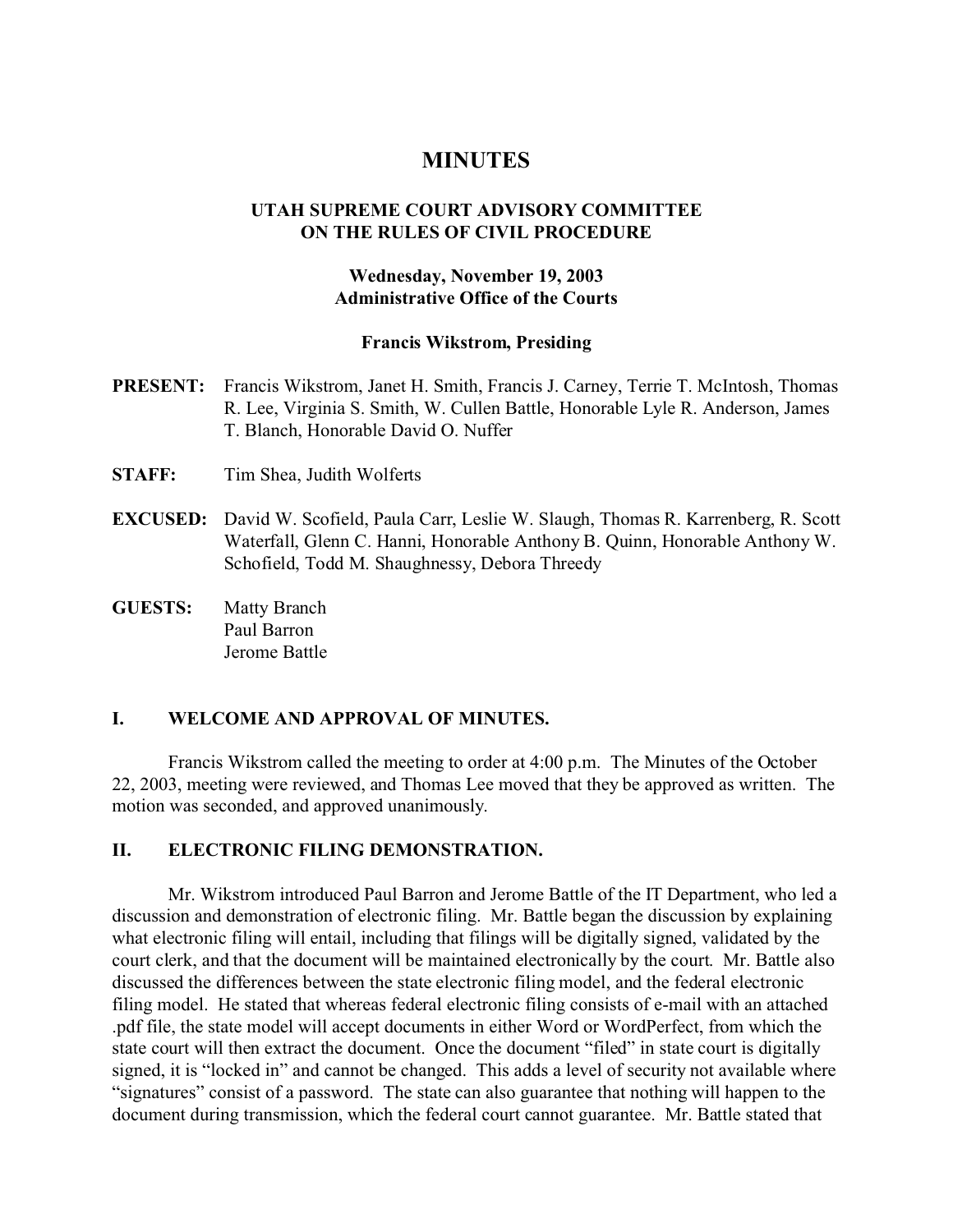electronic filing will save time and money for both attorneys and for the court. In response to questions from the Committee, Mr. Battle stated that electronic filing will not be the exclusive method of filing allowed by the court. Mr. Barron then gave a demonstration of how documents can be filed electronically.

Judge David Nuffer briefly explained the federal electronic filing model that will soon be implemented in the United States District Court for the District of Utah. He stated that there will be a limit for electronic filing in that court based on the number of pages to be filed.

Committee members then discussed electronic filing and gave opinions both pro and con. Mr. Wikstrom thanked Mr. Barron and Mr. Battle for meeting with the Committee to answer questions and provide the demonstration.

#### **III. RE-PUBLICATION OF SUPREME COURT RULES FOR COMMENT.**

As discussed in earlier meetings, the recent amendments to the Rules were e-mailed to Bar members for comment, and there had been some question as to whether Bar members received those proposed amended Rules. Tim Shea informed the Committee that, in light of this, the Supreme Court has asked that the proposed amended Rules be submitted for comment a second time, which is presently being done. Comments accordingly will be accepted through the end of 2003. Mr. Shea also stated that amended Rules due to take effect on November 1, 2003, will be in effect during the extended comment period, under the Supreme Court's emergency rules.

## **IV. NEW JUDGE AFTER REMAND.**

At the October 22, 2003, Meeting, Thomas Lee was asked to prepare a statement detailing the extensive time and efforts expended by the Committee over a period of several months in considering the "change of judge after remand" issue, and in drafting proposed Rule 63(c). At today's meeting, Mr. Lee presented the proposed statement to the Committee, and made suggestions for revisions, including suggesting that the Committee adopt Mr. Wikstrom's recommendation to delete the language in paragraph two, after "extensive discussion" and ending with "on remand." Mr. Wikstrom also suggested that wording be included pointing out that this Rule would also apply to criminal procedure. In addition, other Committee members, including Francis Carney and Judge Nuffer, made suggestions regarding the statement. Mr. Shea asked Mr. Lee to have a revised statement finalized by mid-December of 2003, which will then be circulated to Committee members.

### **V. MOTION TO RECONSIDER.**

Mr. Carney stated that he has received an e-mail from another lawyer regarding regulating motions to reconsider. Mr. Carney commented that the e-mail caused him to ask himself whether this is such a concern that the Committee needs to consider whether there even is a "motion to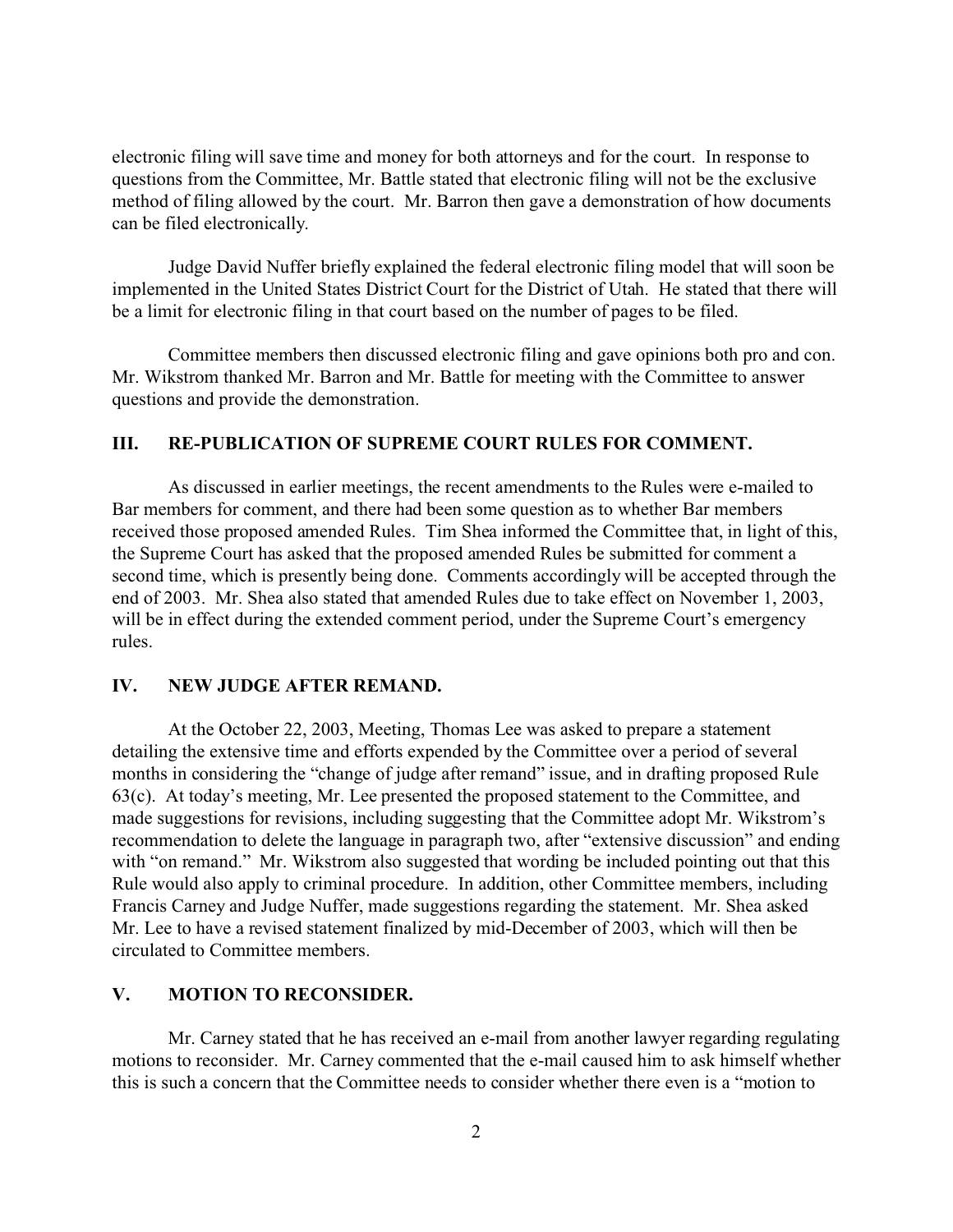reconsider." In response, Mr. Wikstrom posed the question of whether a "motion to reconsider" should be specifically provided for in a rule, which would require that a movant follow certain procedure. Janet H. Smith stated that she preferred a situation where discretion was left with the trial judge with regard to whether to reconsider. Mr. Lee and James Blanch agreed that greater flexibility may be preferable to a strict procedure, with Mr. Blanch pointing out that Rule 54(b) already states that all motions may be reconsidered. Judge Lyle Anderson commented that he sees both sides on this issue, and that when a responsible attorney files a motion to reconsider, he is inclined to look at it.

Mr. Wikstrom suggested that one approach might be for a movant submit a Request to Submit a Motion to Reconsider, with no response brief allowed. Judge Nuffer agreed that he would prefer a situation where a judge has the opportunity to decide whether to allow a motion to reconsider to be filed. Cullen Battle opined that having a rule that specifically allows a motion to reconsider would seem to encourage such motions, and that perhaps lawyers should have to stick their necks out if they choose to file one.

After further discussion, Mr. Wikstrom stated that there did not seem to be an overwhelming desire by the Committee to change the present practice. He asked if anyone would like to make a motion regarding adopting such a rule. There was no response, and the discussion ended.

### **VI. REMEDIES RULES.**

The Committee discussed the proposed amendments to the remedies rules. In response to Mr. Lee's question of whether there is a good pattern for these rules from another state, Mr. Shea stated that he has reviewed the remedies rules of many other states, and he believes that what the Committee has proposed is an improvement on those. Mr. Wikstrom suggested that the Committee send the proposed amended rules out to practitioners and others who use them on a consistent basis, such a bank lawyers and Legal Aid lawyers, and ask them to take a fresh look. It was agreed that this would be done, with written comments being requested, and with an invitation to anyone who wishes to do so to speak to the Committee in person.

The Committee then raised questions about some of the specific terms in the proposed remedies rules. Mr. Battle asked whether "earnings remain earnings after they are paid," such as in a situation where they are placed in a savings account. Judge Nuffer commented that the practical answer is that all "earnings" are "earnings." Virginia Smith stated that the proposed rules need to make clear that it is the defendant's responsibility to object to a garnishment.

With regard to proposed Rule 64, Mr. Shea stated that he has spoken to the Office of Recovery Services and, based on that conversation, believes that some changes should be made. The Committee then discussed the meaning of "gain earned from capital" in proposed Rule 64, and also discussed the definition of "earnings." After discussion, it was agreed that the term "gain derived from capital" should be deleted.